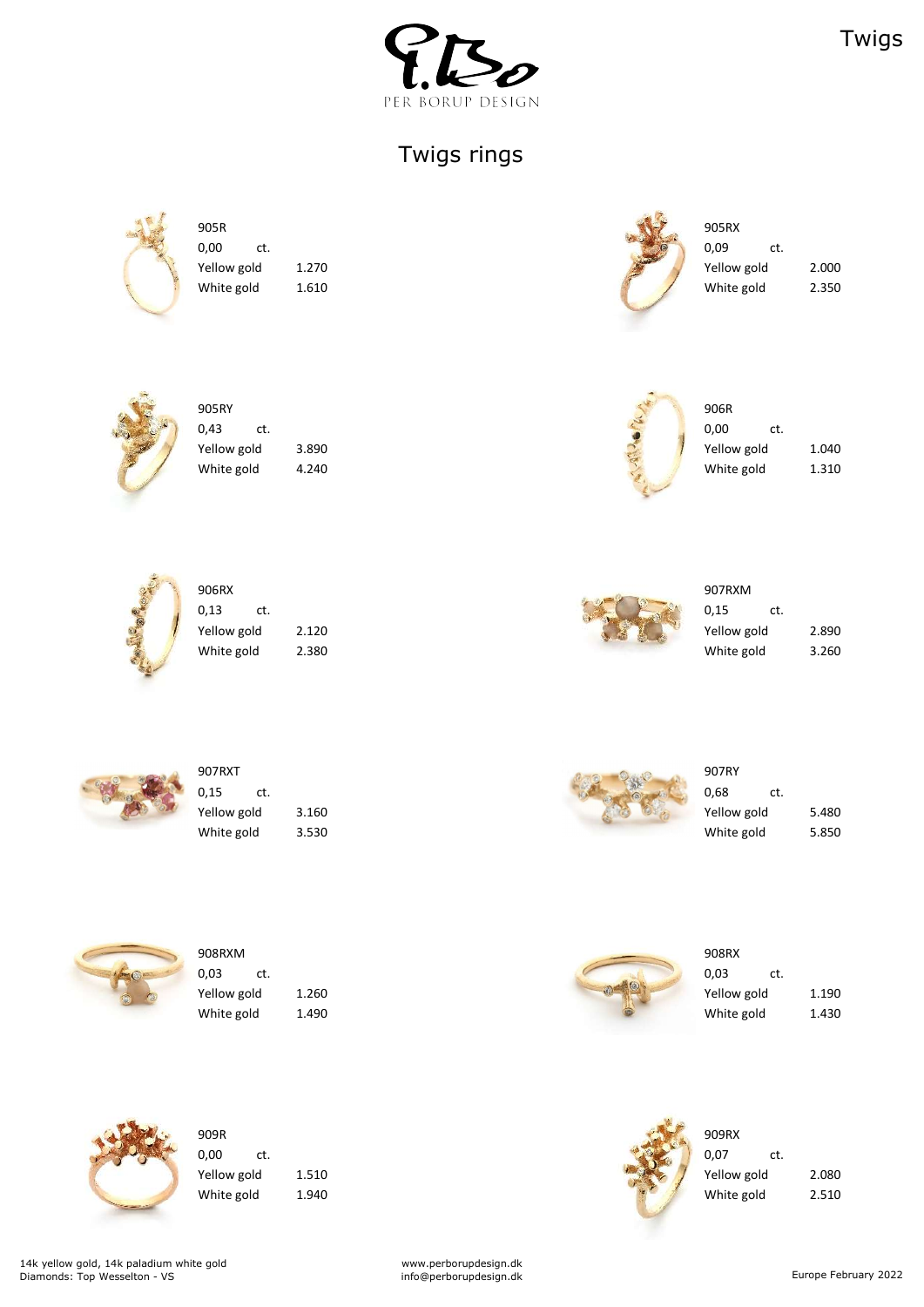



0,21 ct.  $\frac{1}{2}$  0,00 ct.



Yellow gold 3.270 3.270 White gold 3.700 3.700 3.700 and the state of the state of the state of the state of the state of the state of the state of the state of the state of the state of the state of the state of the state of the state of the sta





| 910RXM      |       | 910RY       |       |
|-------------|-------|-------------|-------|
| 0,03<br>ct. |       | 0,29<br>ct. |       |
| Yellow gold | 1.650 | Yellow gold | 3.410 |
| White gold  | 2.020 | White gold  | 3.790 |



 $1061\text{RX}$  1054RX  $0.03$  ct.  $0.03$  ct. Yellow gold 1.210



Yellow gold 970 Yellow gold 1.370 White gold 1.160 1.160 1.600

| 1061RX      |       | 1054RX      |       |
|-------------|-------|-------------|-------|
| 0,03<br>ct. |       | 0,03<br>ct. |       |
| Yellow gold | 1.210 | Yellow gold | 970   |
| White gold  | 1.400 | White gold  | 1.160 |



Yellow gold 2.860 Yellow gold 3.050 White gold 3.310 3.490

| 1054RXT     |       |  | 1054RY      |     |
|-------------|-------|--|-------------|-----|
| 0,03<br>ct. |       |  | 0,18        | ct. |
| Yellow gold | 990   |  | Yellow gold |     |
| White gold  | 1.170 |  | White gold  |     |



and the state of the state of the state of the state of the state of the state of the state of the state of the state of the state of the state of the state of the state of the state of the state of the state of the state 0,03 ct.  $\frac{1}{2}$  0,06 ct.





| 1054RXT     |       | 1054RY      |       |
|-------------|-------|-------------|-------|
| 0,03<br>ct. |       | 0,18<br>ct. |       |
| Yellow gold | 990   | Yellow gold | 1.790 |
| White gold  | 1.170 | White gold  | 1.970 |



www.perborupdesign.dk info@perborupdesign.dk example february 2022





Yellow gold 1.370 1.980 White gold 1.600 1.600 and the state of the United States of the United States of the United States of the United States of the United States of the United States of the United States of the United States of the United Sta



0,12 ct.  $\sqrt{2}$  ct.

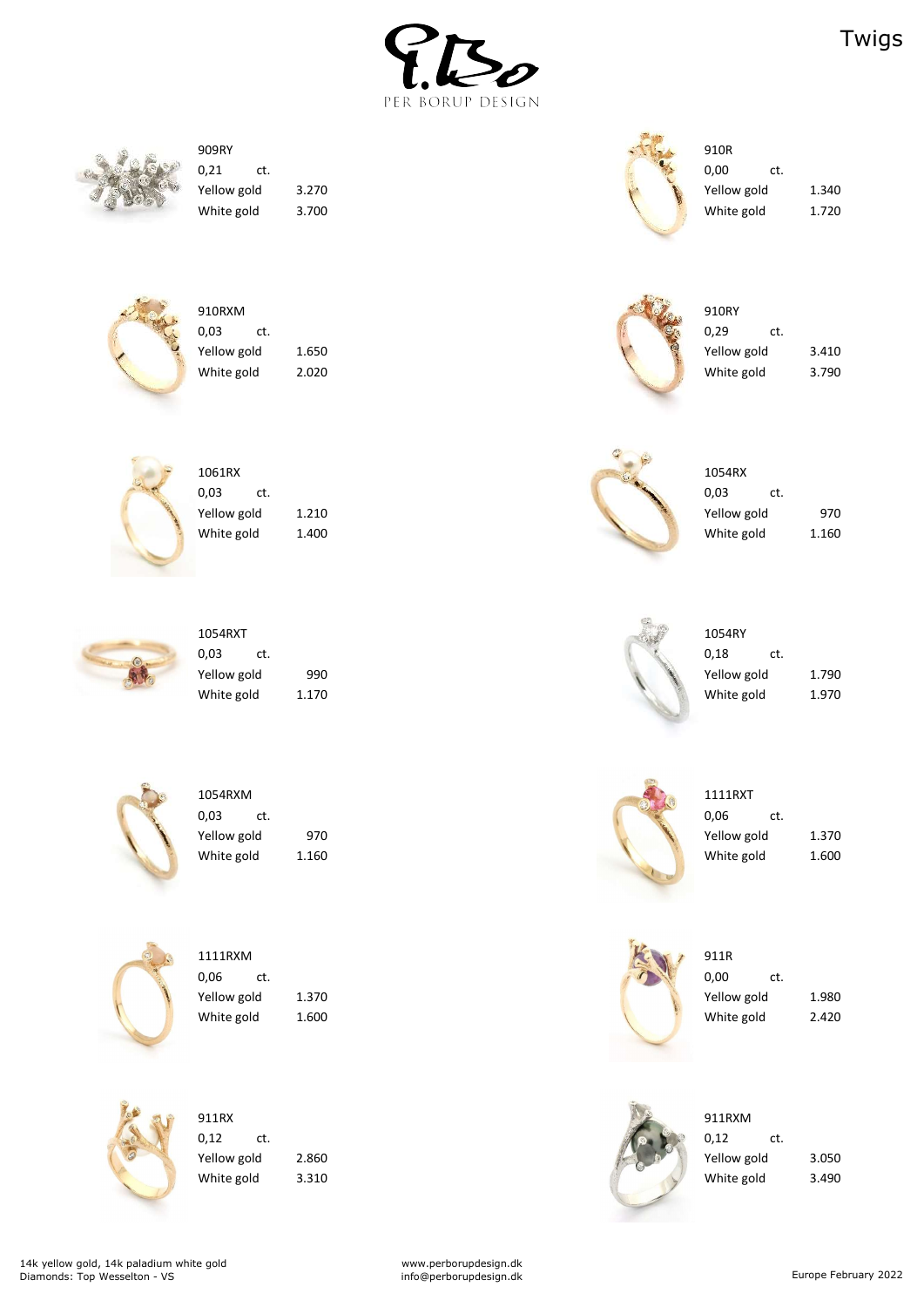



Yellow gold 4.760 200 4.760 Silver 740 White gold 5.200







| 911RS  |     |     |  | 1034RX      |     |       |
|--------|-----|-----|--|-------------|-----|-------|
| 0,00   | ct. |     |  | 0,06        | ct. |       |
| Silver |     | 500 |  | Yellow gold |     | 1.880 |
|        |     |     |  | White gold  |     | 2.160 |



0,00 ct.  $\qquad \qquad 0.23$  ct. Yellow gold 2.530



1110RXT 0,08 ct. Yellow gold 1.720 White gold 2.020

| 1034R       |       | 1110RY      |       |
|-------------|-------|-------------|-------|
| 0,00<br>ct. |       | 0,23<br>ct. |       |
| Yellow gold | 1.530 | Yellow gold | 2.540 |
| White gold  | 1.810 | White gold  | 2.840 |



| 1110RX      |       | 1110RXM     |     |
|-------------|-------|-------------|-----|
| 0,08<br>ct. |       | 0,08        | ct. |
| Yellow gold | 1.620 | Yellow gold |     |
| White gold  | 1.920 | White gold  |     |



| 1110RX      |       | <b>SIGNAL</b> | 1110RXM     |       |
|-------------|-------|---------------|-------------|-------|
| 0,08<br>ct. |       |               | 0,08<br>ct. |       |
| Yellow gold | 1.620 |               | Yellow gold | 1.720 |
| White gold  | 1.920 |               | White gold  | 2.020 |



www.perborupdesign.dk info@perborupdesign.dk example february 2022





| 0,06        | ct. |       |
|-------------|-----|-------|
| Yellow gold |     | 1.090 |
| White gold  |     | 1.220 |





| 913VXM      |       | 914VXM      |     |
|-------------|-------|-------------|-----|
| 0,06<br>ct. |       | 0,03<br>ct. |     |
| Yellow gold | 1.210 | Yellow gold | 810 |
| White gold  | 1.350 | White gold  | 910 |

## Twigs pendants and clasp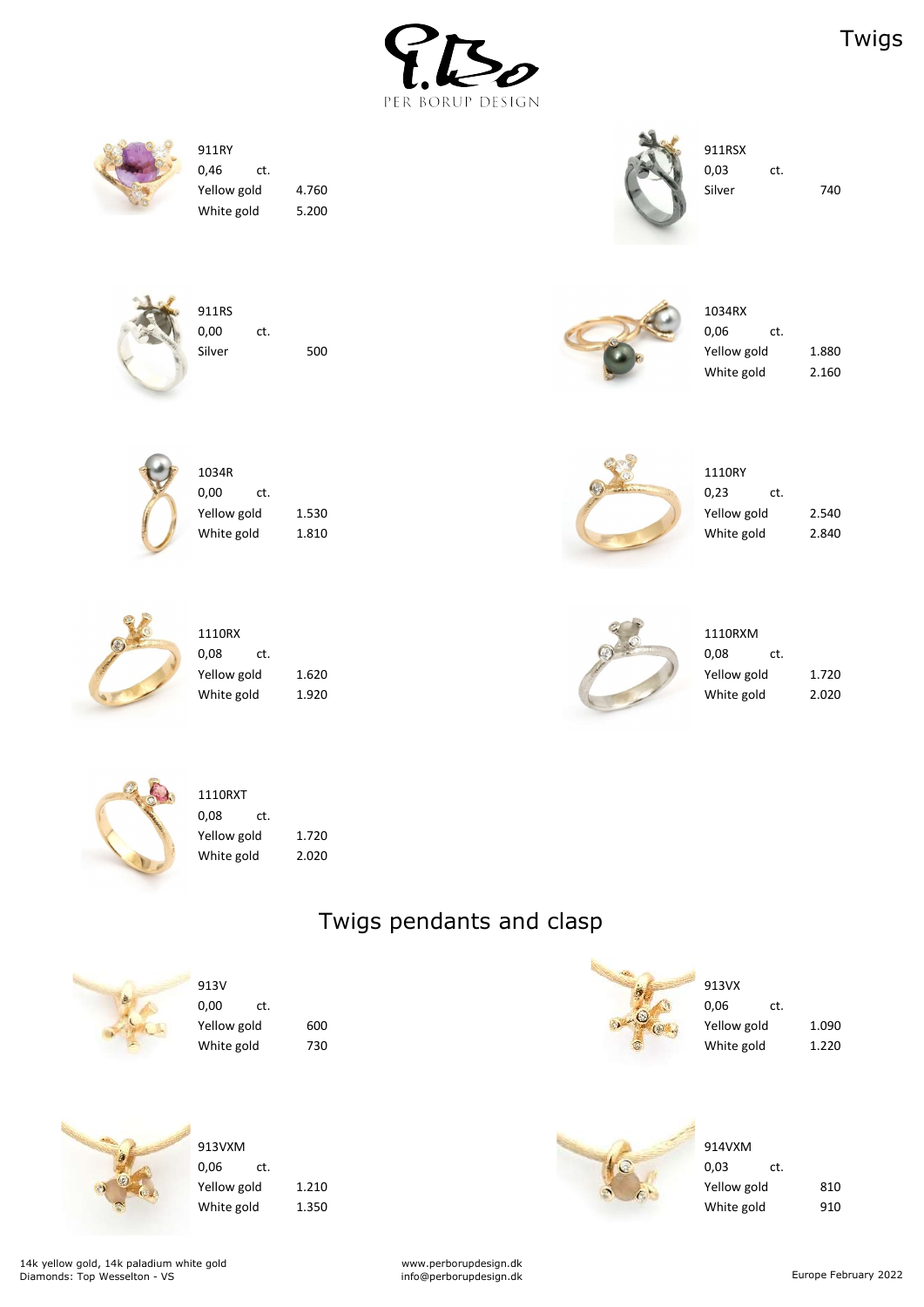



0,14 ct.  $\qquad \qquad 0.03$  ct. Yellow gold 1.320 White gold 1.420



| 1101VX      |     |     |
|-------------|-----|-----|
| 0,03        | ct. |     |
| Yellow gold |     | 85C |
| White gold  |     | 920 |





| 920V        |       | 920VX       |       |
|-------------|-------|-------------|-------|
| 0,00<br>ct. |       | 0,07<br>ct. |       |
| Yellow gold | 1.090 | Yellow gold | 1.560 |
| White gold  | 1.270 | White gold  | 1.740 |



| 912I X      |     |       |
|-------------|-----|-------|
| 0,09        | ct. |       |
| Yellow gold |     | 2.040 |
| White gold  |     | 2.390 |

| 1035ØX      |       |  | 1035ØY   |
|-------------|-------|--|----------|
| 0,06<br>ct. |       |  | 0,36     |
| Yellow gold | 1.290 |  | Yellow g |
| White gold  | 1.360 |  | White g  |



| 1035ØY      |     |     |
|-------------|-----|-----|
| 0,36        | ct. |     |
| Yellow gold |     | 2.9 |
| Mchita anld |     | 2 C |



| 1035ØXM     |     |       |
|-------------|-----|-------|
| 0,06        | ct. |       |
| Yellow gold |     | 1.290 |
| White gold  |     | 1.360 |

www.perborupdesign.dk info@perborupdesign.dk example february 2022



| 1035ØXT     |     |       |
|-------------|-----|-------|
| 0,06        | ct. |       |
| Yellow gold |     | 1.350 |
| White gold  |     | 1.420 |









| -----       |       | <b>GO LOOKED</b> |             | -----       |     |       |
|-------------|-------|------------------|-------------|-------------|-----|-------|
| 0,06<br>ct. |       |                  | <b>ALTA</b> | 0,28        | ct. |       |
| Yellow gold | 1.280 |                  |             | Yellow gold |     | 2.440 |
| White gold  | 1.420 |                  |             | White gold  |     | 2.590 |



| 915ØXM      |     |      |
|-------------|-----|------|
| 0,06        | ct. |      |
| Yellow gold |     | 1.40 |
| White gold  |     | 1.54 |



# Twigs earrings